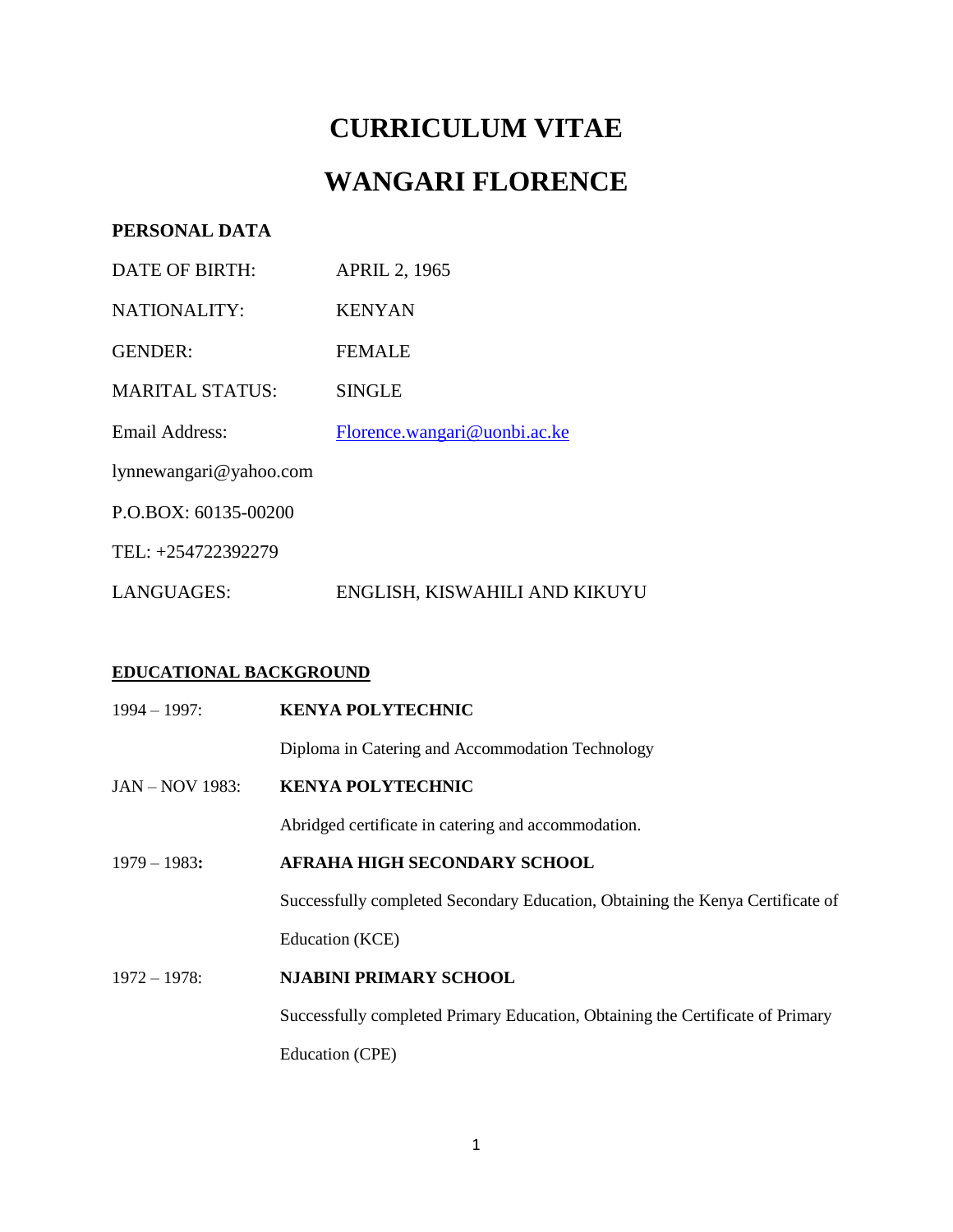#### **PROFESSIONAL TRAINING:**

#### JUNE – JULY 2011: **KENYA UTALII COLLEGE, NAIROBI**

Management development programme; Strategic change management in the Hospitality and Tourism industry

JUNE 23<sup>RD</sup> 2009: **UNIVERSITY OF NAIROBI** 

In- house training on procurement Procedures

APRIL 2008: **UNIVERSITY OF NAIROBI**

In – house training on Environmental Audit.

#### 2008: **MINISTRY OF LABOUR AND HUMAN RESOURCE DEVELOPMENT;**

#### **DIRECTORATE OF OCCUPATIONAL HEALTH**

Training on fire and safety.

2003: **UNIVERSITY OF NAIROBI**

Training on computer skills and information technology.

#### MAY 1999 **UNIVERSITY OF NAIROBI**

In- house training in supervisory skills development for Middle cadre Managers

APRIL 1999 **KENYA ASSOCIATION OF PROFFESSIONAL COUNSELLORS**

Acquired certificate in counseling skills

#### DEC. 1991 **UNIVERSITY OF NAIROBI**

In – house training programme in accommodation and catering services

JAN 1990 **UNIVERSITY OF NAIROBI**

In – house training in student as a customer

#### **CAREER OBJECTIVES**

To work in a competitive and challenging environment where i will be able to fully apply and utilize the skills acquired from the various institutions attended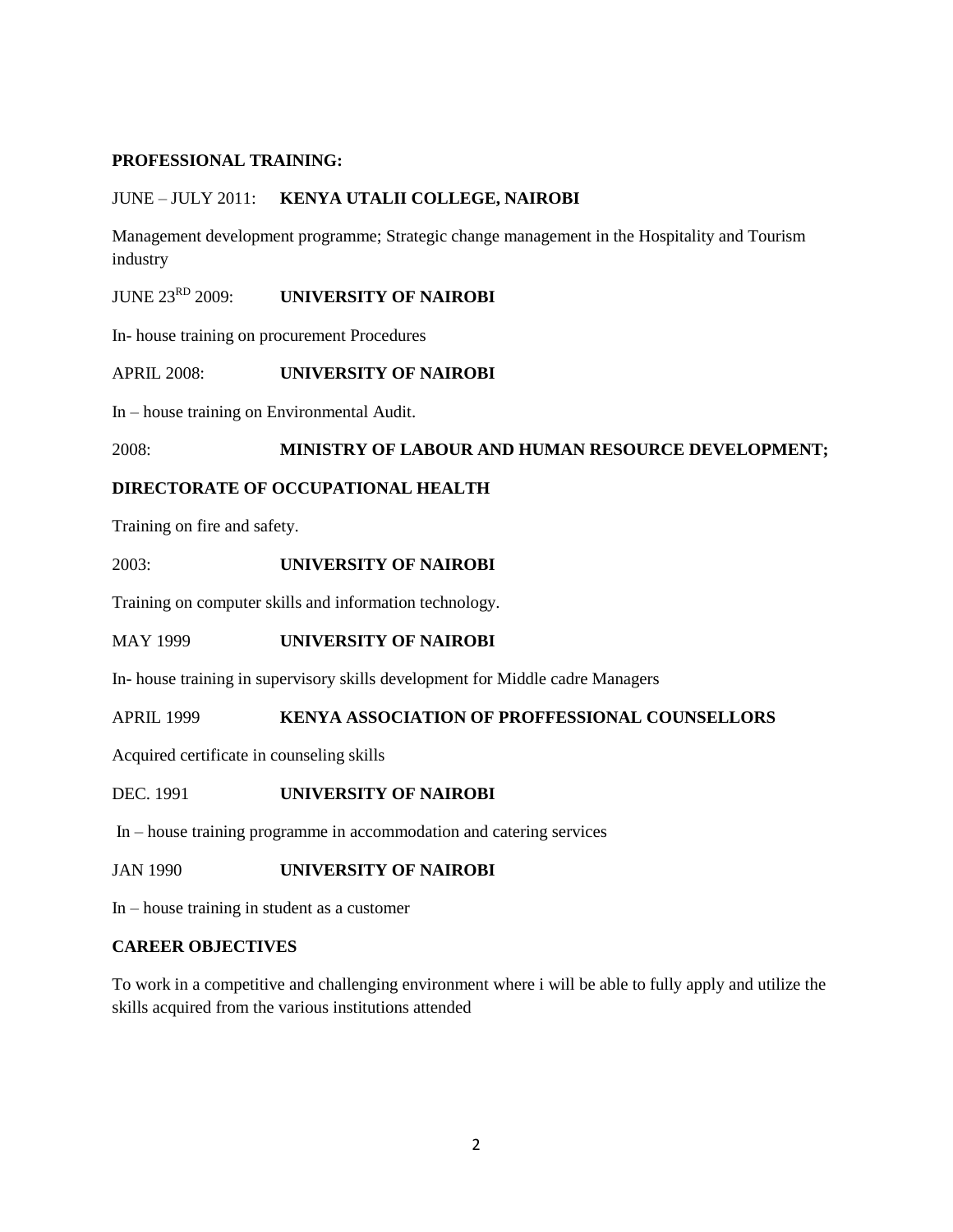## WORK EXPERIENCE

**MARCH 1999 – PRESENT UNIVERSITY OF NAIROBI POSITION: CATERING OFFICER DUTY STATION: KENYA SCIENCE CAMPUS** 

## **RESPONSIBILITIES:**

- Plan, organize, direct, control and evaluate the entire operations of the kitchen large scale production, service and sale to students/clients
- Compile menus, negotiate and make arrangementswith clients for special catering services and use of facilities for their functions
- Cater for the University functions
- Control inventory, monitor revenues. Kitchen costs, stores requisitions
- Resolve all students/clients complaints and ensure health safety regulations are followed
- Coordinate with other staff from other departments eg. Accounts, halls, procurements etc
- Take up any other duties that may be assigned by the manager

## **1989 – 1999: UNIVERSITY STUDENT ACCOMMODATION BOARD**

### **POSITION: ASSISTANT CATERING OFFICER**

### **DUTY STATION: VARIOUS KITCHENS**

### **RESPONSIBILITIES:**

- Supervise for efficient and quality production, service, and sale of food to students
- Responsible for requisitions of food stuff from the store for the day production
- Inspect and receive all food stuff in conjunction with the store man and assistant cateress
- Responsible for the costing of the dishes, sales and banking cash received

### **1987 - 1989 UNIVERSITY STUDENT ACCOMMODATION BOARD**

**POSITION: HOUSEKEEPER**

**DUTY STATION: WOMENS HALL**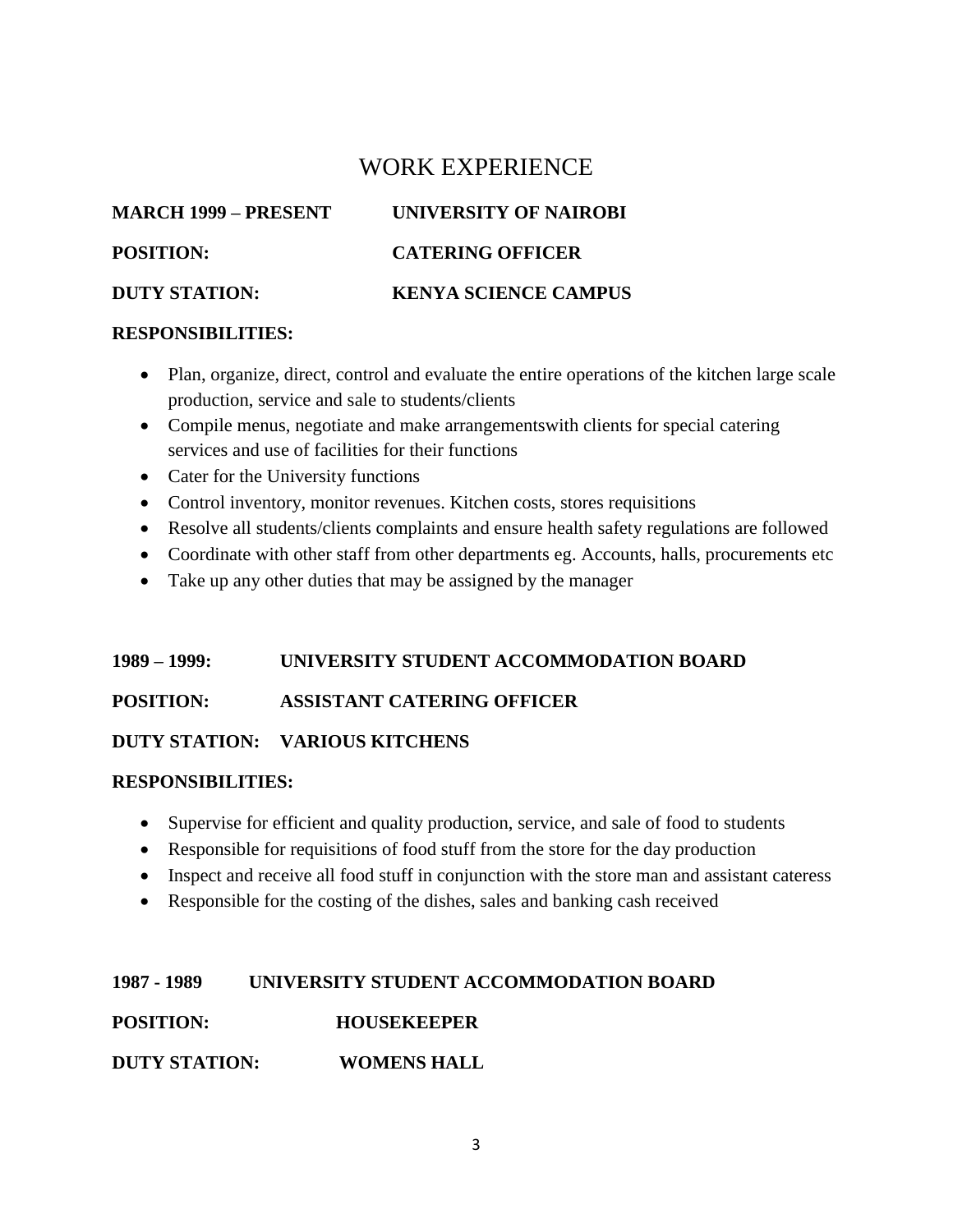### **RESPONSIBILITIES:**

- Responsible for the day to day running of the hall
- Maintain the student register and ensure that I know all the students by name and appearance
- Assign duties and supervise the staff working in the halls of residence

## **1984 – 1987: MINISTRY OF TRANSPORT AND COMMUNICATION;**

### **STAFF TRAINING DEPARTMENT, NAIROBI**

**POSITION: CLERICAL OFFICER**

**DUTY STATION: NAIROBI**

#### **RESPONSIBILITIES:**

Worked as a clerical officer and later assigned duties of an assistant housekeeper and supervisor in the kitchen and halls of residence with a capacity of 600 students.

## **HOBBIES:**

Traveling, sports, creative work, listening to music

## **REFEREES:**

DR. MARTIN N. MBUGUA Manager, Kenya Science Campus P. O. BOX. 30596-0010 NAIROBI Email- [martin.mbugua@uonbi.ac.ke](mailto:martin.mbugua@uonbi.ac.ke) Mobile0722759639 Mrs. Judith D. A. Owinga Principal Catering Officer Student Welfare Authority P. O. Box 30197 Nairobi Tel: 0722841080 Email: Judith.owinga@uonbi.ac.ke

Mrs. Elizabeth Okeyo Senior catering officer